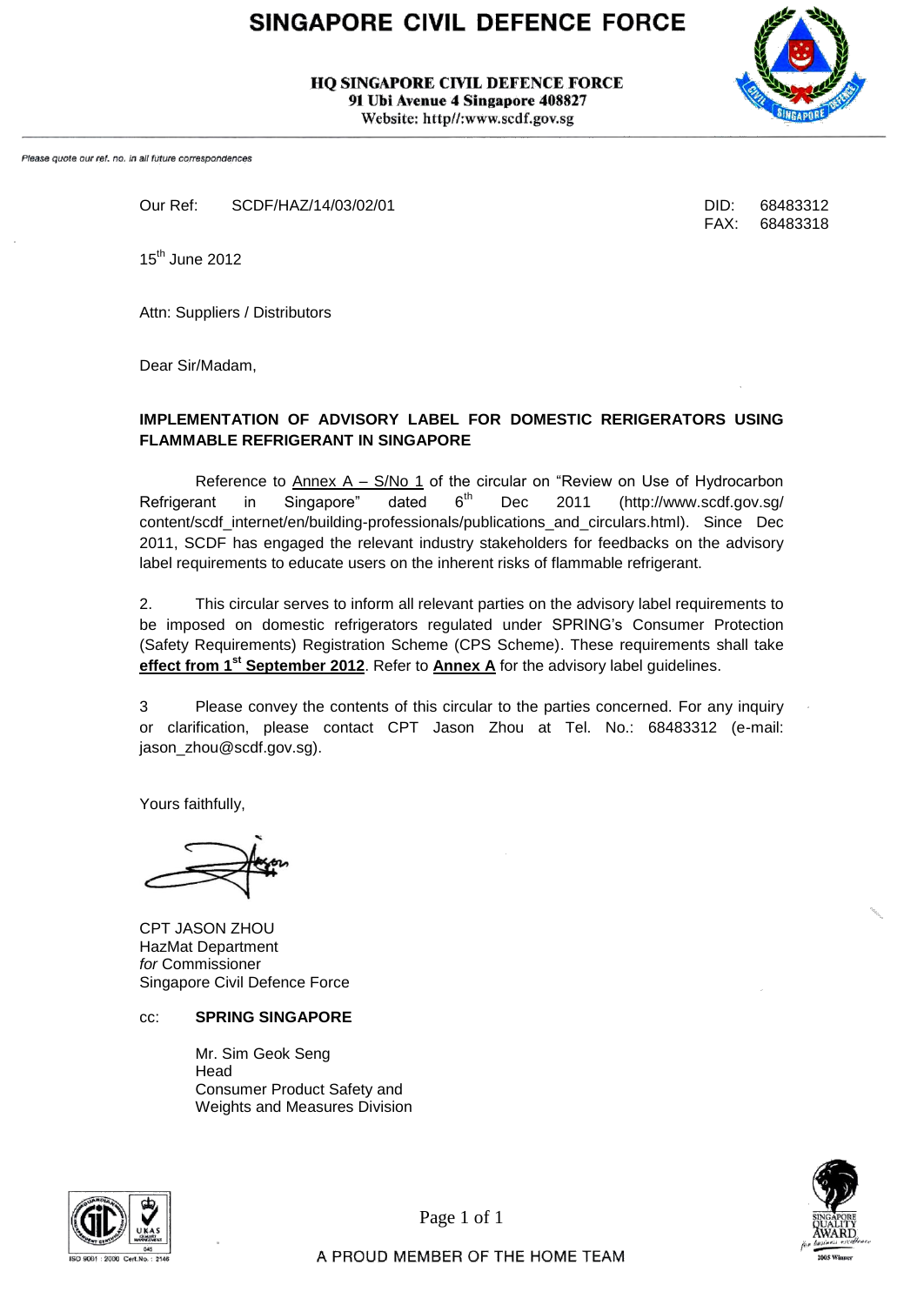#### **ADVISORY LABEL REQUIREMENTS FOR DOMESTIC REFRIGERATOR USING FLAMMABLE REFRIGERANT**

#### **1 SCOPE**

- 1.1 This document outlines the minimum requirements on advisory label which shall contain safety instructions and warning sign for domestic refrigerators when a flammable refrigerant is used.
- 1.2 The requirements in this document are in addition to the applicable requirements in the International Electrotechnical Commission (IEC 60335-2-24) safety standard, mandated under the Consumer Protection (Safety Requirements) Registration Scheme (CPS Scheme) by SPRING Singapore.

#### **2 DEFINITION**

- 2.1 "Flammable refrigerant" Refrigerant with a flammability classification of group 2 or 3 in accordance with International Organization for Standardization (ISO) 5149. For refrigerant blends which have more than one flammability classification, the most unfavourable classification shall be taken for the purpose of this definition.
- 2.2 "Household refrigerators" Refrigerators primarily meant for domestic use and are regulated under the Consumer Protection (Safety Requirements) Registration Scheme (CPS scheme) by SPRING Singapore.
- 2.3 "Service Personnel" Refer to personnel who are engaged by either the refrigerator supplier or user to provide after sale services, including but not limited to, delivery, servicing and disposal of the refrigerator.

#### **3 ADVISORY LABEL REQUIREMENTS**

- 3.1 Advisory Label on the Front of Refrigerator
- 3.1.1 The advisory label shall be printed or affixed permanently on the front of the refrigerator on display (next to the NEA"s energy efficiency label) at retail premises and shall be clearly visible to potential buyers when viewing the refrigerator.
- 3.1.2 For purchased units delivered to households or any other location as determined by the buyer, the units shall also be affixed with the advisory label on the front of the refrigerator (next to the NEA"s energy efficiency label).
- 3.1.3 The advisory label shall comply with the design specifications outlined in **Appendix A1**. The advisory label shall be 90mm (length) by 90mm (height). The printed label shall be in an indelible manner and with a minimum resolution of 300 pixels per inch (ppi). An example is illustrated below.

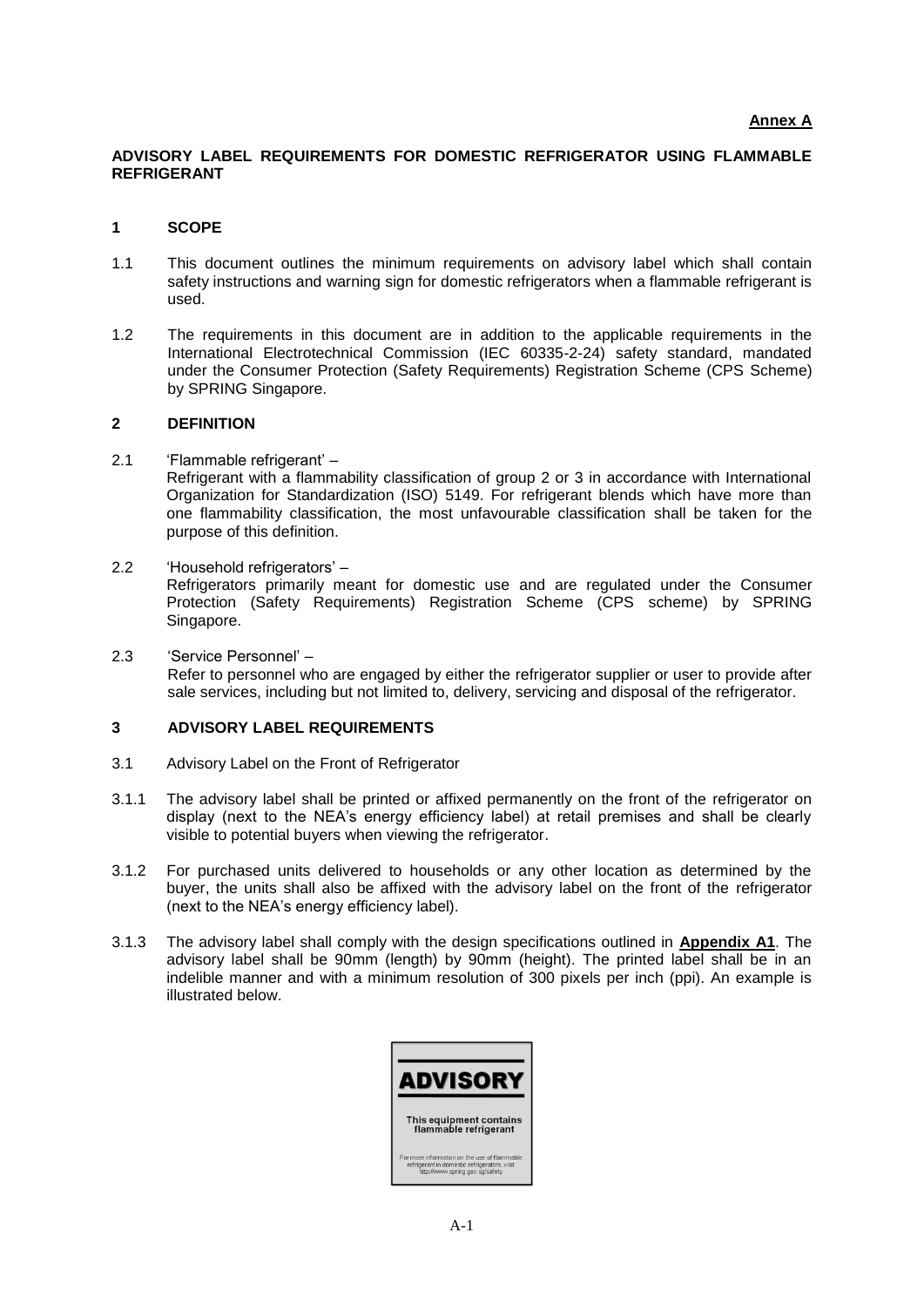3.1.4 The advisory label shall be affixed in a prominent manner on the front of the refrigerator as shown below:



3.2 Advisory Label for Service Personnel and Users

.

- 3.2.1 For service personnel, the advisory label shall be affixed permanently on or near the compressor unit of the refrigerator to indicate the flammability risks. The advisory label shall be clearly visible from the repair access area.
- 3.2.2 For users, the advisory label shall be affixed permanently on the interior part of the refrigerator that shall be clearly visible from the user access area.
- 3.2.3 The advisory label shall be accompanied with a triangular warning sign in accordance to latest applicable ISO standards (e.g. ISO 7010) for flammable material warning label. The perpendicular height of the triangular warning sign shall be at least 15mm. The name of the refrigerant (e.g. R-600a, Iso-butane) should also be included together with the triangular warning sign as shown below.



- 3.2.4 The advisory label shall be accompanied with cautionary statements concerning the flammability risks, safe handling, servicing and disposal of the refrigerator. The cautionary statements should be provided in both English and Chinese languages.
- 3.2.5 The advisory label shall comply with the design specifications outlined in **Appendix A2**. The printed label shall be in an indelible manner and with a minimum resolution of 300 pixels per inch (ppi).
- 3.2.6 For refrigerator with existing labels which may contain other advisory messages from the manufacturer, the advisory label outlined in part 3.2 may be provided either as a standalone label or combined with the existing labels.

(**Exemption**: The advisory label design specifications outlined in Appendix A2 may be exempted for refrigerator with existing advisory labels containing similar warning sign and cautionary statements as outlined in part 3.2.3 and 3.2.4. Suppliers / Distributors are to seek approval from the authorities for exemption.)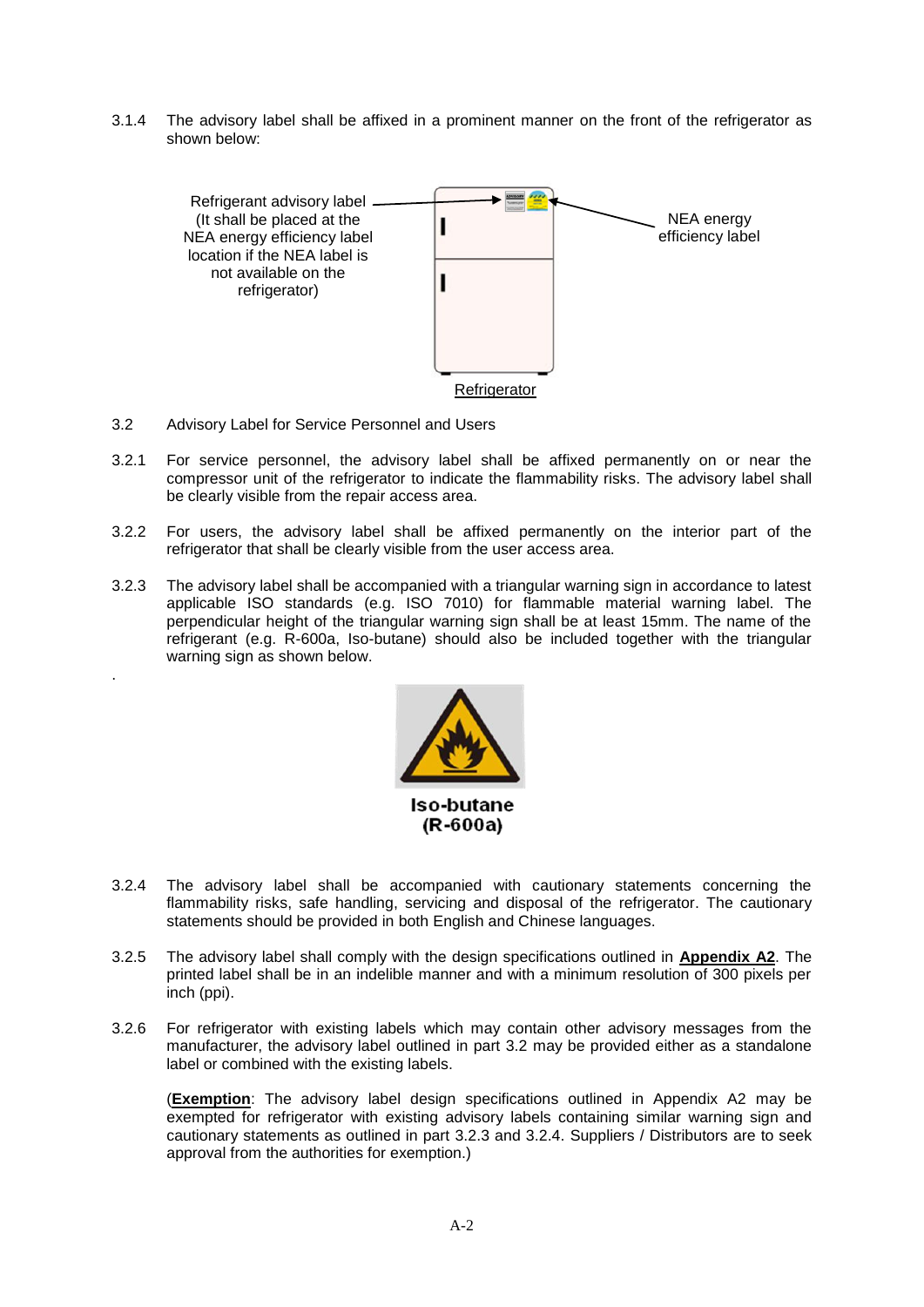#### **4 IMPLEMENTATION**

- 4.1 The advisory label specified in part 3.1 and part 3.2 shall be affixed on the refrigerator at an appropriate place and time as determined by the manufacturer / supplier / distributor which may include, but not limited to, at the manufacturing plant, at the warehouse before delivery or at the buyer specified address upon delivery. This applies to both new and existing stock.
- 4.2 The information in this document is based on the present state of authorities' knowledge and the latest safety standards and codes. The relevant authorities reserve the rights to amend the content of these guidelines at any time in future should there be a need to do so.

#### **5 REFERENCES**

- 5.1 International Electrotechnical Commission (IEC) 60335-2-24 standard
- 5.2 International Organization for Standardization (ISO) 3864-1 standard
- 5.3 Consumer Protection (Safety Requirements) Registration Scheme (CPS Scheme) by SPRING Singapore
- 5.4 Underwriters Laboratories (UL) 250 Safety Standards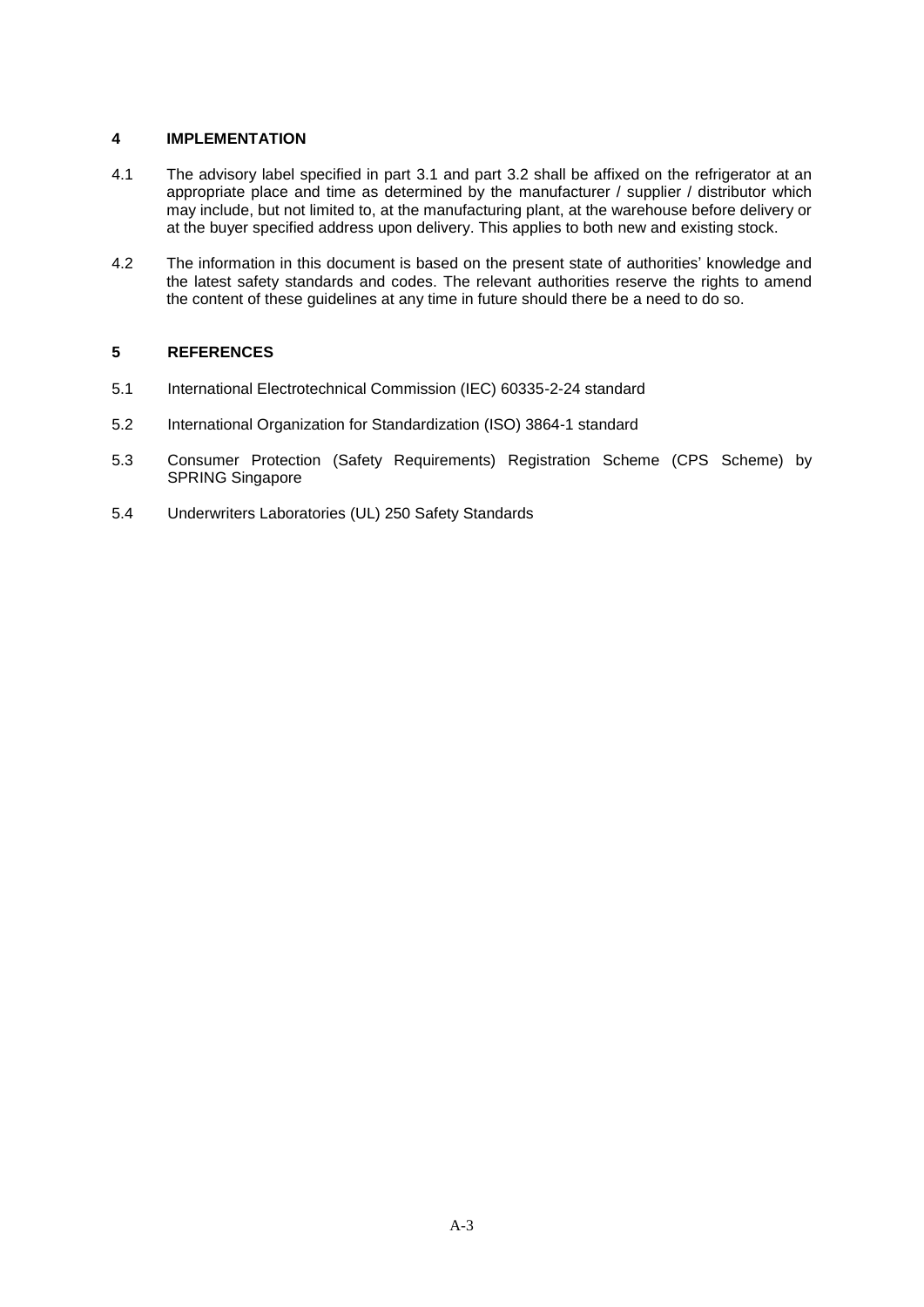## **Appendix A1**

*Full Design Specifications for Advisory Label on the Front of Refrigerator*



| <b>Tag</b>     | <b>Description</b>                                                                                                                         |
|----------------|--------------------------------------------------------------------------------------------------------------------------------------------|
| $\mathbf{1}$   | Main Cautionary Sign.<br>(Arial Black, Bold, Black; Size 40)                                                                               |
| $\overline{2}$ | Two black bars (6 pt thickness) to border the<br>cautionary sign.                                                                          |
| 3              | A general information statement to indicate the<br>presence of flammable refrigerant in the<br>equipment.<br>(Arial, Bold, Black; Size 18) |
| 4              | More information available at SPRING Singapore<br>(Product Safety) website.<br>(Arial, Black; Size 10)                                     |
| 5              | The background color to be light grey.<br>(color code #CCCCCC)                                                                             |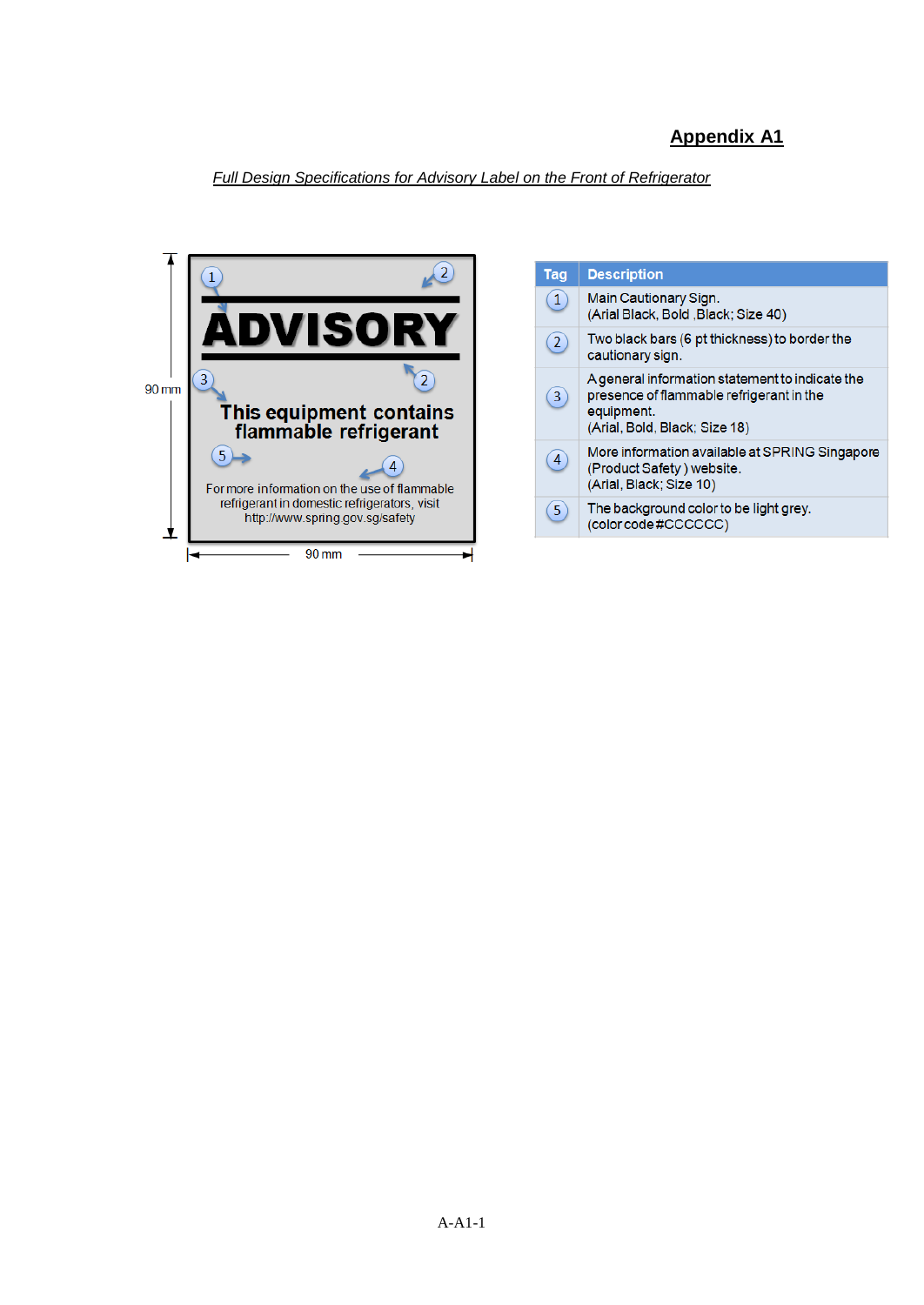### **Appendix A2**

#### *Full Design Specifications for Advisory Label for Service Personnel and Users*

Users: